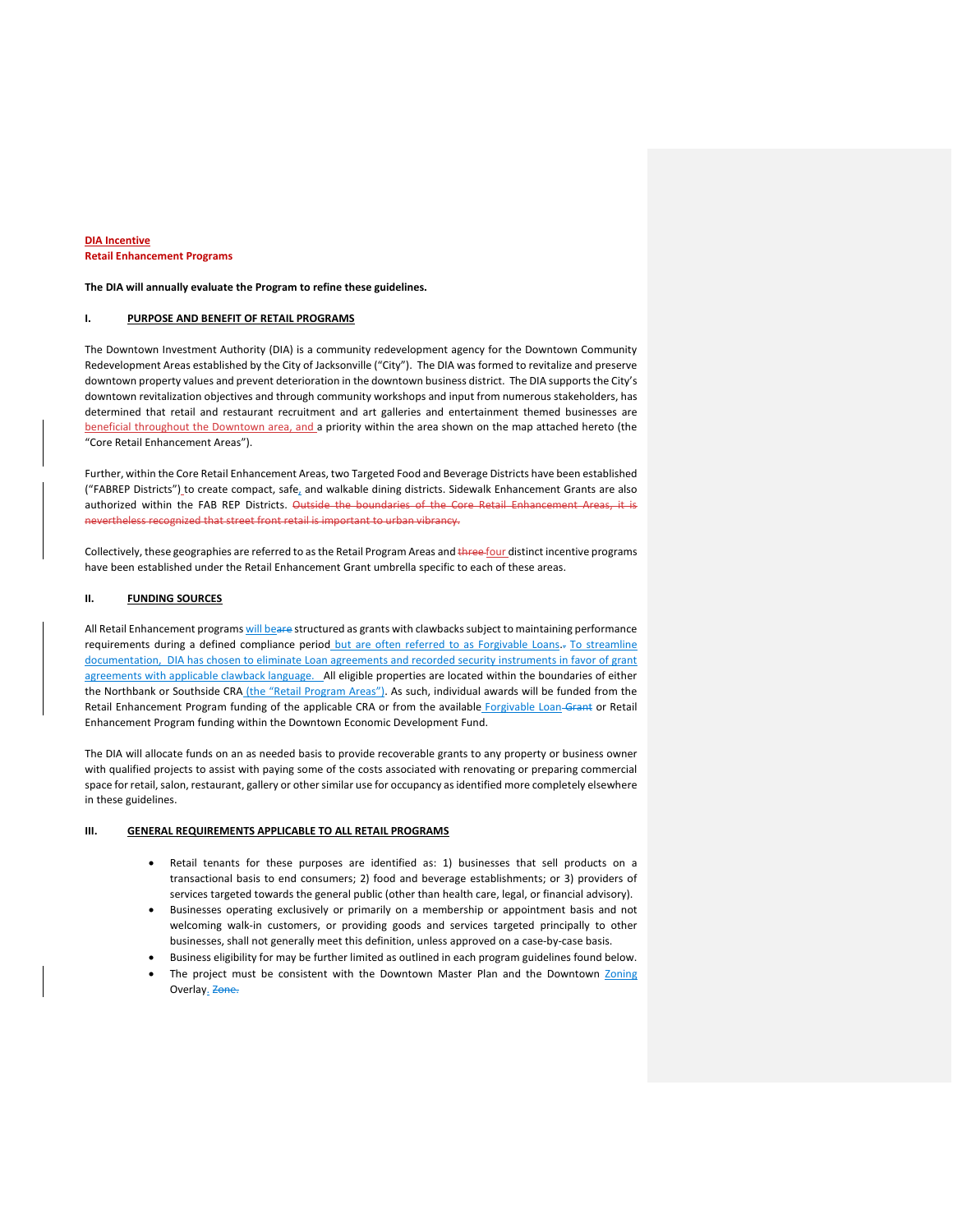- Locations should be ground floor, street facing, and designed to attract the general public except in the case of second floor restaurants directly accessible from street which may qualify.
- All rehabilitation work and design features must comply with all applicable city codes, ordinances, the established Downtown Developmentesign Review Board Guidelines and, the Downtown Master Plan and the Downtown ZoningOverlay Zone Overlay.
- Work must follow plans and specifications submitted to DIA as part of the program application.
- Work must be completed within the time frame established by the DIA for each project.
- All applicable licenses and permits must be obtained, including all permits required by the City of Jacksonville's Planning Department, Development Services Division.
- in closing costs (e.g., recording fees and documentary stamp taxes) shall be included in the Grant amount awarded
- All costs of enforcement of any clawback shall be the responsibility of the applicant.
- Sales reporting shall be a condition of receiving any Retail Enhancement Programs incentive other than the Stand-alone Sidewalk Enhancement Grant.

## **IV. PROGRAM PARAMETERS**

Funds may be used to retain and improve existing businesses or to recruit new businesses in the geographic areas identified in each Retail Enhancement Program. The following identifies specific goals for the Program:

- Expand the local property tax base by stimulating new investment in older, Downtown properties;
- Expand state and local sales tax base by increasing sales for new or existing shops; and
- Attract new and retain existing business to/in Downtown by decreasing renovation costs incurred for modernizing retail space in older, commercial properties in the Retail Program Areas.
- Establish new retail businesses in new properties deemed to be making significant contributions to growth within an identified area of importance within the -Retail Program Areas.

To advance recruitment and marketability, the recoverable grant ("Grant") provides an incentive to improve the interior appearance and functionality and the utility of street level storefronts for the purpose of attracting retail and restaurant owners/investors and to draw more commercial activity to the Downtown area.

#### **a. Desired Retail Businesses for the Retail Program Enhancement Areas**

The following is a list of desired retail and other businesses in the Retail Program Enhancement Areas. The list below is not all-inclusive but serves as a guide only:

| Apparel stores including accessories (purses, scarves, | Specialty retail apparel such as bridal, formal gown, |  |
|--------------------------------------------------------|-------------------------------------------------------|--|
| hats)                                                  | tuxedo, costume.                                      |  |
| Toy stores                                             | Hobby stores, craft store and supplies                |  |
| Art supplies, framing stores                           | Pet stores and supplies                               |  |
| Specialty food stores/delicatessens                    | Restaurants                                           |  |
| Coffee/Tea shops                                       | <b>Gift Stores</b>                                    |  |
| Book stores                                            | <b>Stationery stores</b>                              |  |
| Kitchen/home accessories                               | Small appliances                                      |  |
| Electronics                                            | Sporting goods                                        |  |
| <b>Entertainment venues</b>                            | Jewelry stores                                        |  |
| Florists                                               | Shoe stores                                           |  |
| <b>Art Galleries</b>                                   | Office supply stores                                  |  |
| Pharmacies                                             | Grocery/Butcher/Fresh seafood/Produce market          |  |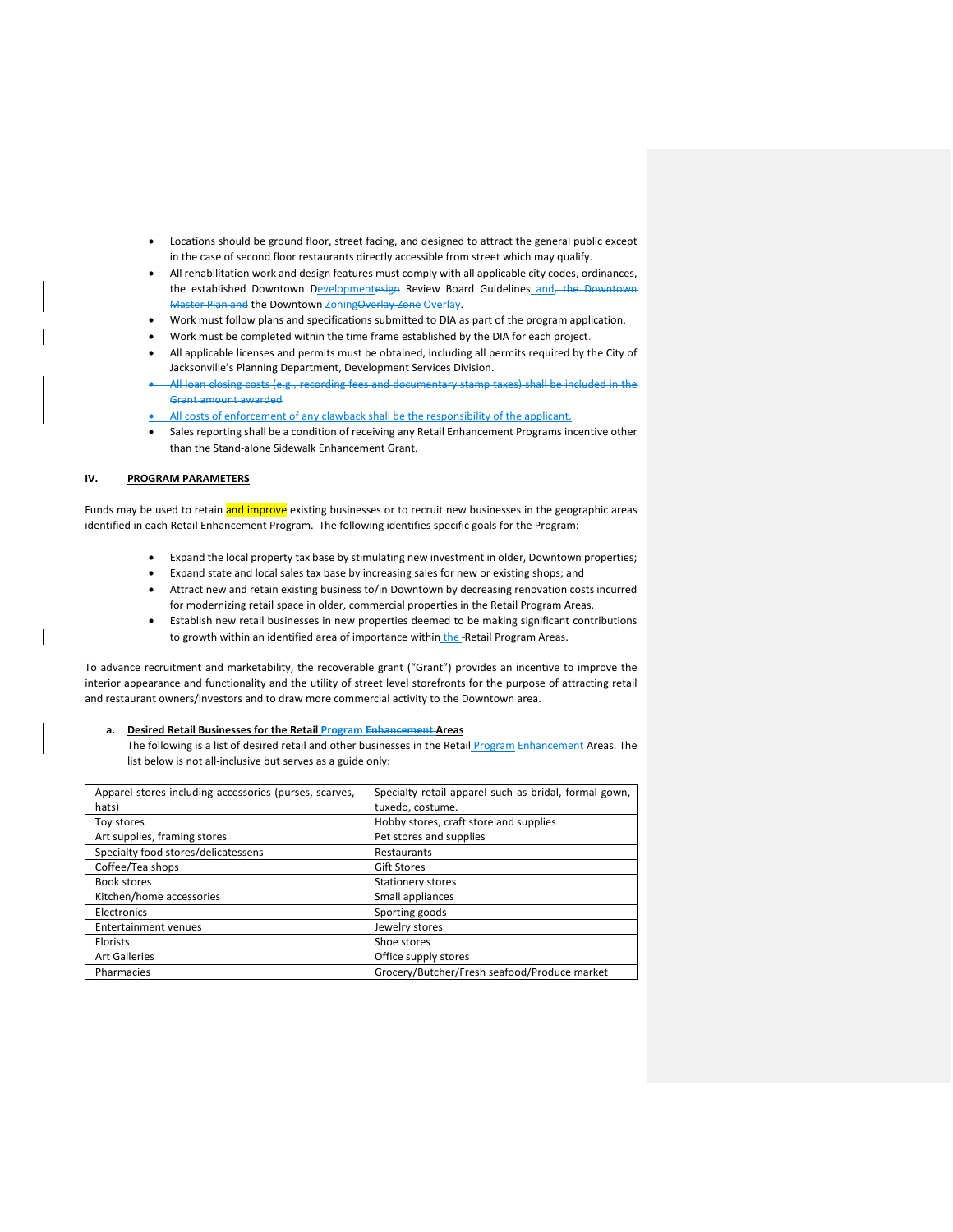## **b. Program Funding Uses**

- Remodeling, renovation, rehabilitation, installation, and additions to the interior and exterior of the commercial building are eligible for Grant funds. Grant funds shall be used to modify and improve buildings and shall not be used for normal maintenance or repair.
- The ground floor of mixed-use projects improving multiple floors can qualify for funds; provided the ground floor will be used for retail and only renovations to the ground floor are part of the eligible renovation or build out scope.
- Generally, renovation projects must exceed \$50,000 before DIA will consider the project for grant funding.
- Grantee must remain in the location for three (3) years and must create or retain two (2) or more full-time equivalent jobs (which may include the owner operator) during the term of the agreement for a minimum of thirty-two (32)operating hours per week during which the doors must be open at all times.
- Existing retailers who need to modernize the location or business owners at the end of their lease term who are considering moving from Downtown can qualify for grant funds.
- Applicants proposing to use Grant funds to help relocate from one Downtown building to another are not eligible to receive Grant funds unless the proposed move is necessary for business expansion that includes job creation, involuntary displacement from current space that is unrelated to financial or operating disputes, or similar circumstances.
- Applicants proposing to construct new buildings are not eligible under this program, unless expressly identified otherwise elsewhere within these guidelines.
- Other non-eligible projects include adult entertainment venues, single-serving package stores, business-to-business companies, non-profit and government agencies.
- Eligible Grant expenditures include (among others as may be determined in underwriting):
	- Interior demolition or site preparation costs as part of a comprehensive renovation project.
	- Permanent building improvements, which are likely to have universal functionality. Items including but not necessarily limited to demising walls, exterior lighting, code compliant restrooms, electrical wiring to the panel, HVAC systems.
	- Improvements to meet Fire and Life Safety codes and/or Americans with Disabilities Act requirements.
	- Exterior improvements including signs, painting, or other improvements to the outside of a building.
	- Sanitary sewer improvements.
	- Grease traps.
	- Elevator Installation which services the retail.
	- Ineligible Grant expenditures include (among others as may be determined in underwriting):
	- Temporary or movable cubicles or partitions to subdivide space.
	- Office equipment including computers, telephones, copy machines, and other similar items.
	- Renovating space on a speculative basis to help attract new tenants. (Note: This provision can be waived pursuant to the recommendation of the REPD committee and approval by the DIA Board).
	- Moving expenses.
	- Working capital.

#### **c. General Retail Enhancement Grant Requirements**

Applicants will be required to execute a grant agreement and other security documents, including personal guarantees, as may be deemed necessary.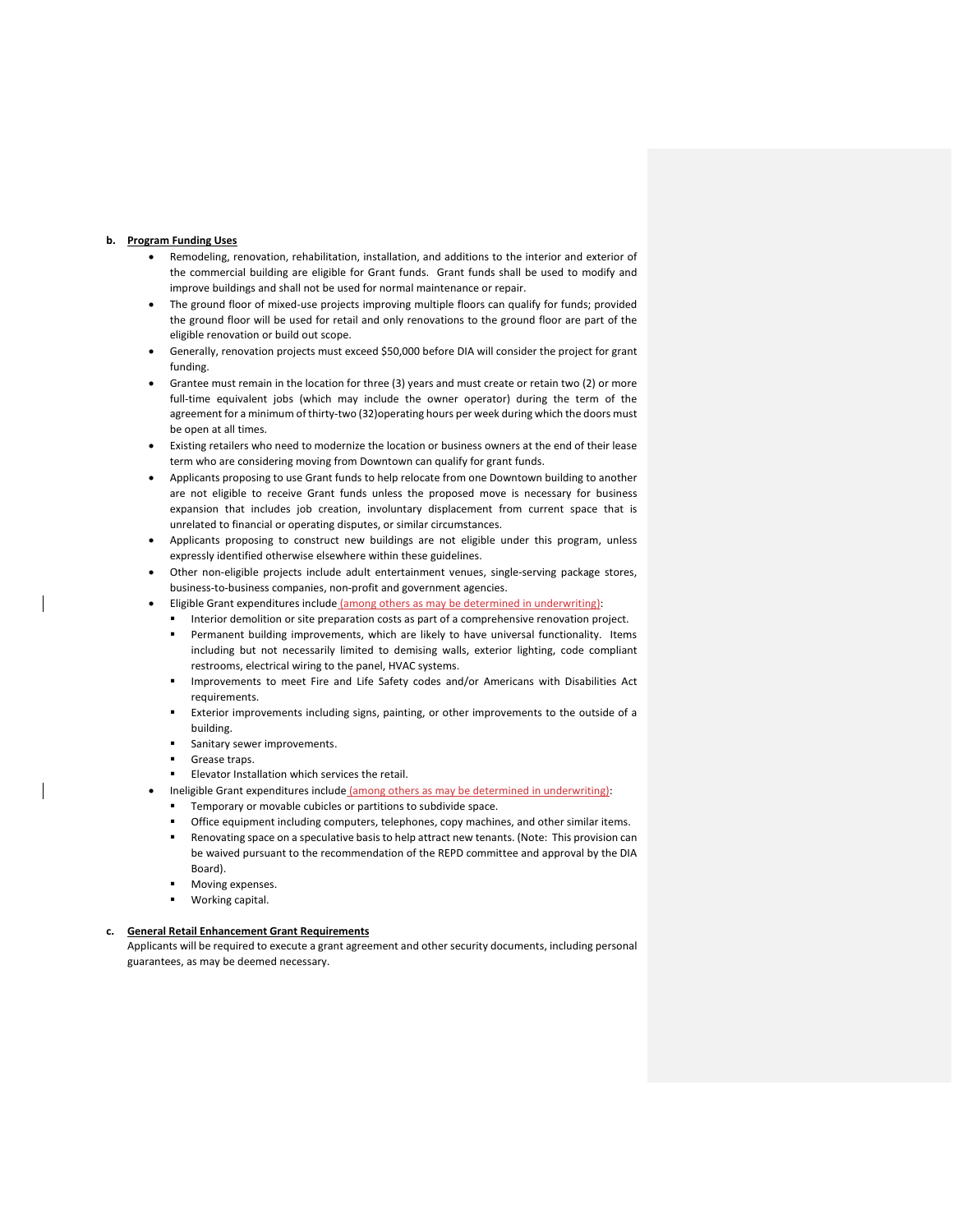The Grants shall be recoverable and amortized over a period of three (3) years. The principal amount of the Grant will fully amortize over a period of three (3) years at a rate of 33.33 percent each year. If the grantee does not default on the Grant terms during the required three(3) year period, the Grant will be closed on the third anniversary date.

## **V. APPLICATION REQUIREMENTS**

A completed application signed by the applicant(s) must be provided to DIA Staff and will serve as the basis for the staff report to be presented to the Retail Enhancement and Property Disposition Committee ("REPD") of the DIA Board. With the application, each applicant must provide the following, unless stated otherwise elsewhere in these guidelines:

- a. Evidence that the applicant is prepared to do business by including with the application the following required items:
	- Business Plan to include:
		- **Concept and target market**
		- Advertising/marketing plan
		- **Source of cash/start-up capital**
		- Summary of management team's skills and experience related to the proposed business
		- Number of job positions created (will require a commitment to be maintained through the compliance period)
		- Days and hours of operation (will require a commitment to be maintained through the compliance period)
	- Three-year operating pro-forma and cash flow analysis
	- Design for the storefront and interior
	- Plan for merchandising (inventory levels, brands)
- A detailed written description and scaled elevation drawing depicting the size, dimension, and location of the improvements and modifications, with samples when applicable.
- A legally valid and binding new lease for a period of at least three years with use restricted to an allowable retail use. The lease may be fully negotiated, but not yet executed, but the executed form of the lease will be a requirement of funding.
- d. A fully negotiated agreement and construction budget with a licensed and qualified contractor.
- If the tenant is paying for the improvements, the lease must provide for a minimum of free rent, discounted rent, or equivalent thereof in lieu of the property owner having to share the cost of the improvements.
- f. Unless the property owner is the applicant, a notarized statement from the property owner authorizing the construction and improvements.
- If the property owner is the applicant, a copy of the property tax bill or deed to confirm ownership of the property.

#### **VI. PROJECT EVALUATION CRITERIA**

The primary criteria for approval for any retail incentive will be the feasibility of the business plan. A successful business plan will be the one that conveys the most promising combination of relevant experience, financial feasibility, product and market research, growth potential and job creation.

The Project Evaluation Criteria and allocated points are listed below:

a. Business Plan (see point breakdown below) – (up to 40 points)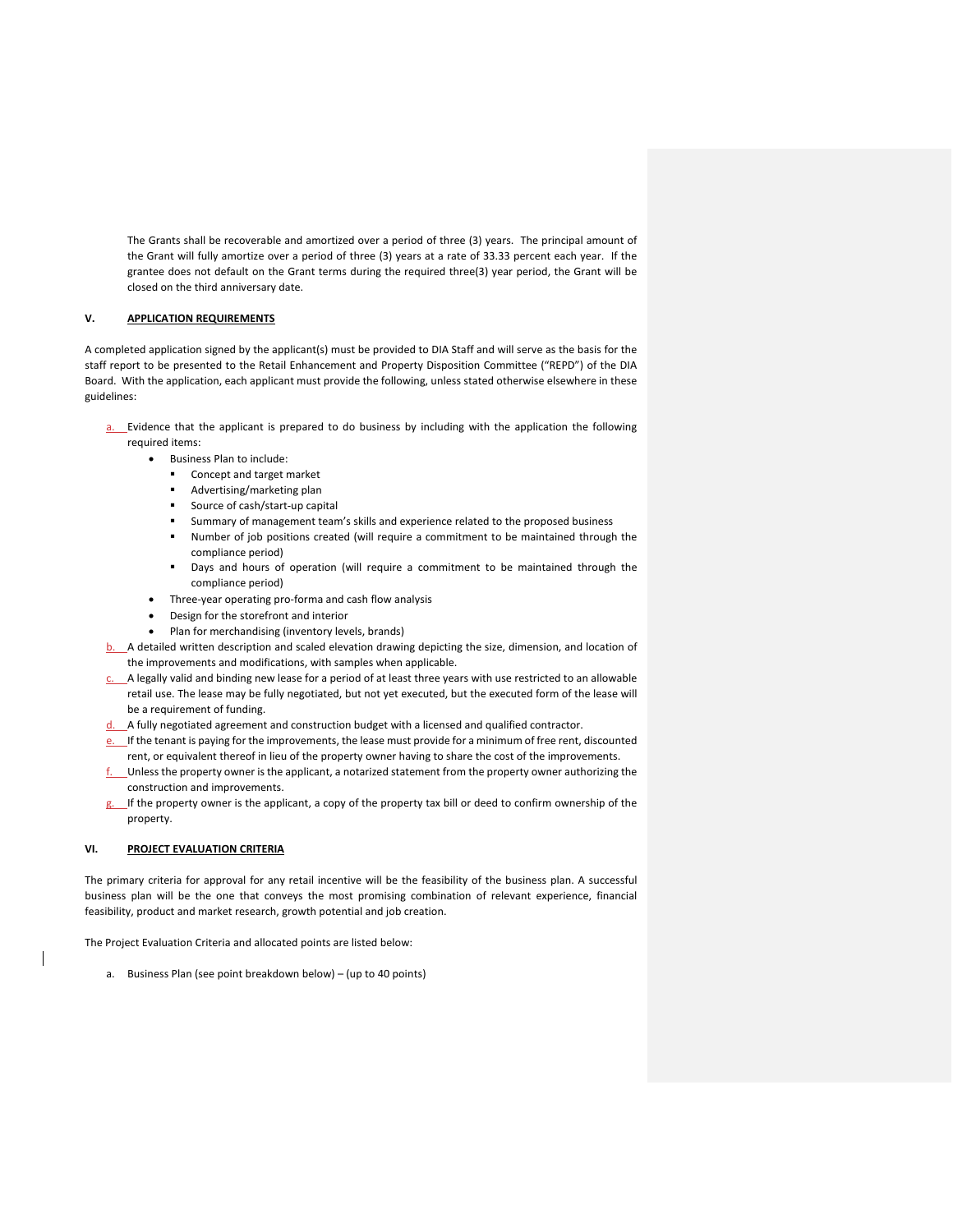- Plan shows good short-term profit potential and contains realistic financial projections (up to 10 points)
- Plan shows how the business will target a clearly defined market and its competitive edge (up to 5 points)
- Plan shows that the management team has the skills and experience to make the business successful (up to 10 points)
- Plan shows that the entrepreneur has made or will make a personal (equity) investment in the business venture (up to 10 points)
- •v. Number of FTE job positions created in excess of the required two (2) positions (up to 5 points)
- Expansion of the local property tax base by stimulating new investment in existing Downtown properties (up to 5 points for properties five years and older and an additional 5 points if the property is a historic property (local landmark status or contributing structure status) – maximum of 10 points)
- Expansion of the state and local sales tax base by increasing sales for new or existing shops (up to 5 points)

Minimum score of 30 points out of 55 points possible is required to have the proposed project referred to the REPD Committee for funding consideration.

## **VII. REVIEW AND AWARD PROCEDURE**

i.

ii.

iii.

iv.

All completed applications will be reviewed by DIA Staff and if a project is determined to be eligible, presented to the REPD Committee of the DIA Board. The REPD Committee will make recommendations based on the DIA staff's evaluation of the project prepared utilizing the Project Evaluation Criteria below. A minimum score of thirty (30) points must be obtained by the applicant in staff review in order to be eligible for presentation to the REPD Committee. Recommendations of the REPD Committee will be considered at the next regularly scheduled monthly meeting of the DIA Board for approval or denial of the application. Notification of Grant funding approval or denial will be sent to the applicant by the DIA staff within two business days following the DIA Board Meeting.

Applicants will be encouraged during the Grant review process to reuse, rehabilitate or restore historic architectural elements to retain the charm and character of older buildings and incorporate design principles sensitive to neighboring building structures.

- 1. Applicant shall complete and submit application form with all required supporting documents to the DIA staff. Processing of the application will not commence until the application is deemed complete.
- 2. DIA staff schedules a meeting with applicant to review the project.
- 3. DIA staff will review the project and provide comments to the applicant relating to any application requirement deficiencies.
- 4. If the application requirements have been met, the DIA staff will evaluate the project utilizing the Project Evaluation Criteria and present a staff report summarizing the application, business plan, project budget, and recommended Grant amount to the REPD Committee for review and approval.
- 5. If the application and Grant amount is approved by the REPD Committee, resolution, term sheet, and staff report will move forward for consideration at the next regularly scheduled DIA Board meeting.
- 6. DIA Board approves, modifies, or rejects the recommendation of the REPD Committee. If approved or modified, DIA staff is directed to work with the Office of General Counsel to prepare a grant agreement, utilizing the form approved by the DIA and other applicable security documents or guarantees as may be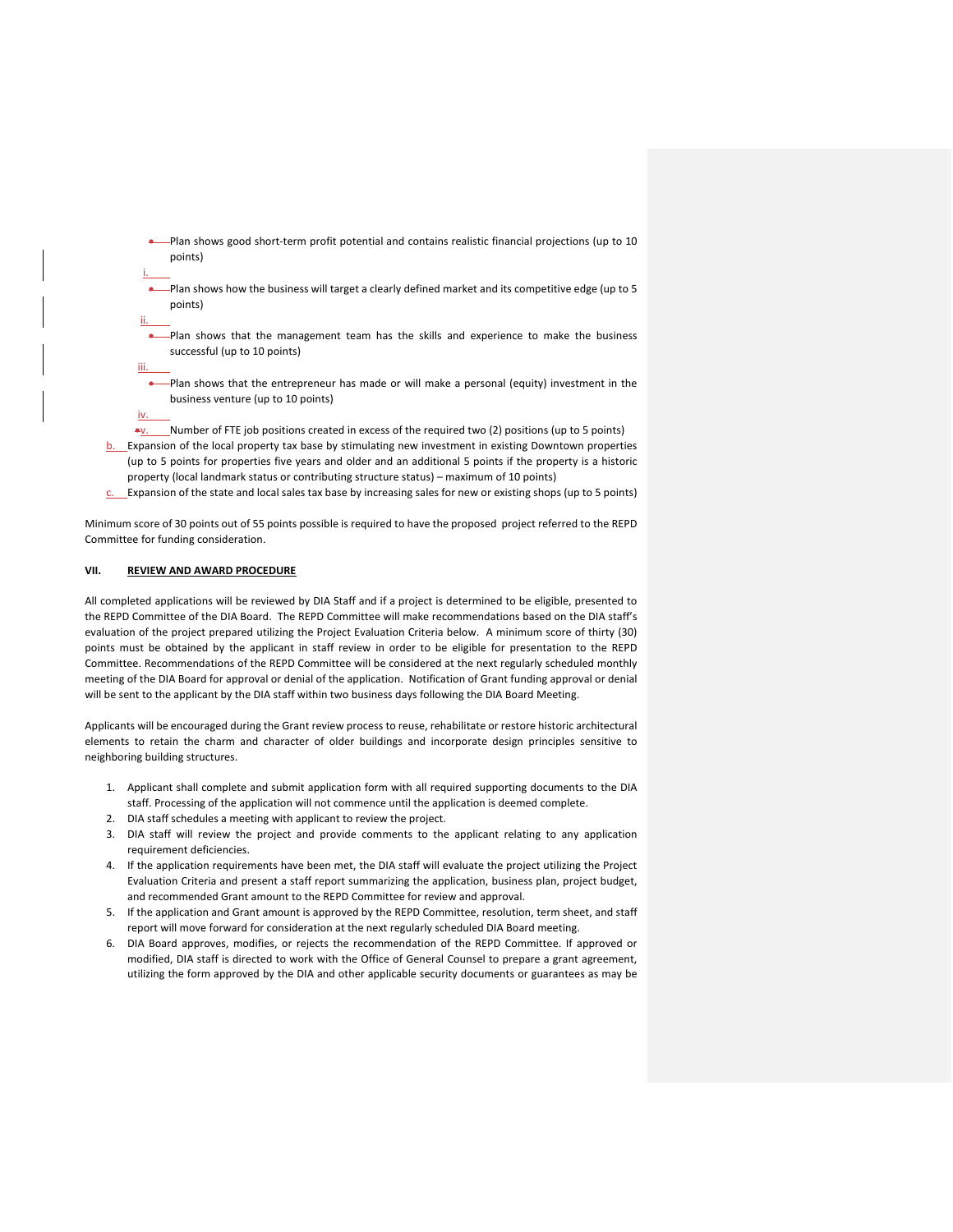considered necessary for signature by the applicant. The agreement shall identify the approved scope of work, terms of compliance, and amount of the Grant.

- 7. Applicant or contractor(s) must secure a building permit and approval from the Downtown Design Review Board for the complete scope of work, and contractors must be registered with the City. Use of JSEB contractors in accordance with Section 126 will be a requirement in each grant agreement.
- 8. Upon completion of the project and final approvals of all required inspections, the applicant may request reimbursement of eligible expenses. Reimbursement for improvements will require proof of payment (e.g., canceled checks, lien waivers, contractor affidavit).
- 9. Following a request for reimbursement payment in accordance with the approved disbursement schedule, or upon completion of the project and final inspection and acceptance by the DIA, a one-time lump sum payment will be processed for approval and payment by DIA staff. The payment request will be processed within thirty (30) business days from receipt of the reimbursement request and all supporting documentation as deemed necessary.
- 10. Prior to reimbursement, the applicant must hold a current occupational license to do business in the City.

*Up-front or limited "progress" payments mayshallmay be available subject to Board approval based on applicant's willingness to provide a personal guarantee and a business plan score of 48 or higher.*

#### **VIII. BASIC RETAIL ENHANCEMENT GRANT PROGRAM**

For areas outside the boundaries of the Core Retail Enhancement Areas, and for certain new construction within the boundaries of the Core Retail Enhancements Areas, the following Base Retail Enhancement Program grants shall be available:

#### **a. Basic Retail Program Grant Requirements**

In addition to the requirements above, applicant projects will be subject to the following Program requirements:

- Projects located in the Cathedral, Church, LaVilla and Brooklyn Districts within Downtown, outside the boundaries of the Northbank or Southbank Core Retail Enhancement Areas will be eligible.
- New street-level spaces in ground-up construction that are either at least 5,000 sq ft or in corner locations wherever located within Downtown will be eligible.
- Remodeling, renovation, rehabilitation, installation, and additions to the interior and exterior of the existing commercial building, as well as tenant improvement costs beyond vanillacold shell for new corner or large footprint retail establishments are eligible for Grant funds.
- **•** Grant funds shall be used to modify and improve existing buildings, or buildings or build out eligible space in new buildings beyond vanillacold dark shell, and shall and shall not be used for normal maintenance or repair.

## **b. Additional business uses eligible for Basic Program (outside Core Retail Enhancement Areas)** Provided such businesses meet storefront transparency requirements and access directly from the street, and otherwise comply with the program parameters, creative office uses such as those identified below may participate outside the Core Retail Enhancement Areas.

- **•** Business incubators
- Education/academia
- Information technology offices
- Co-work office spaces

•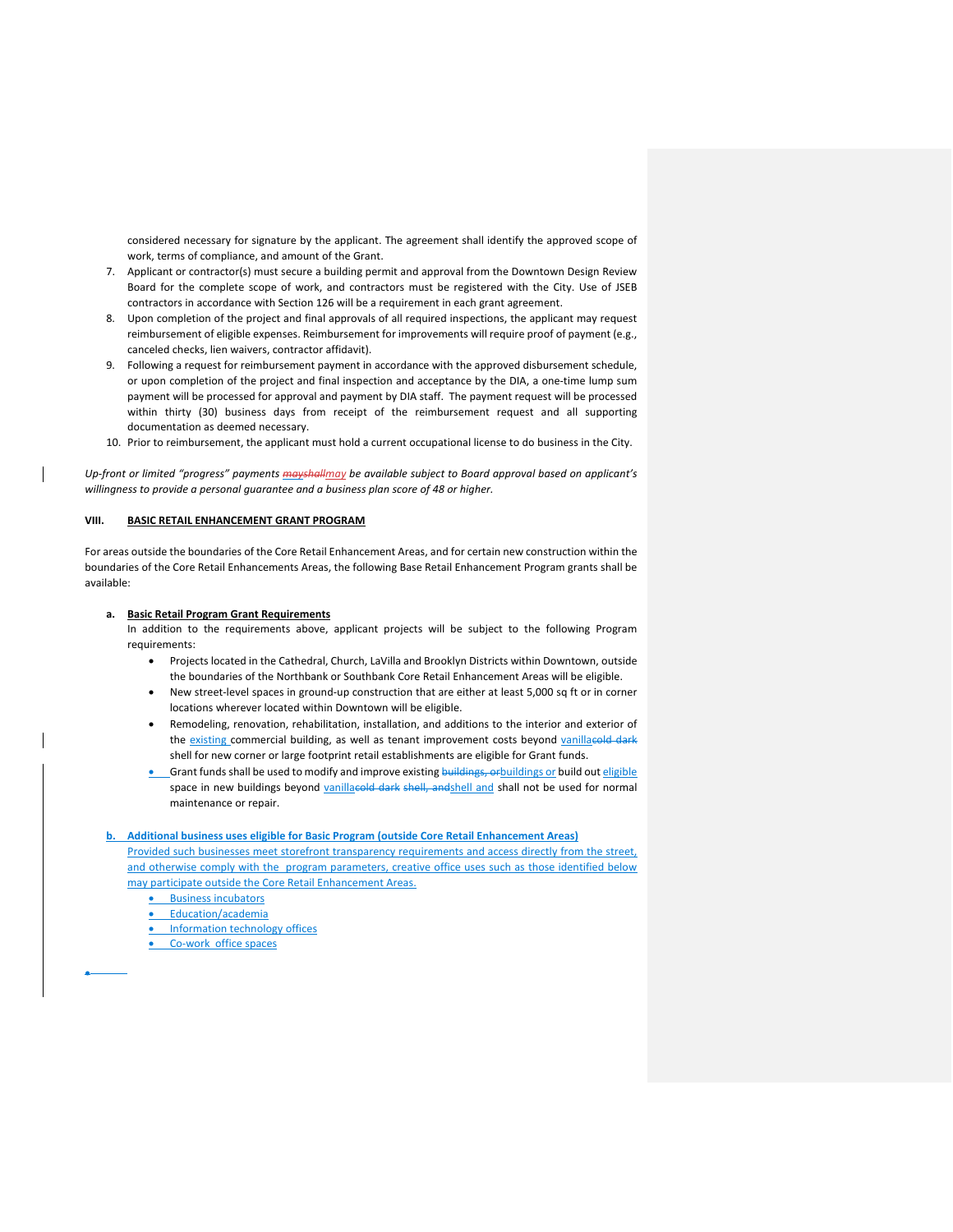#### **b.c. Basic Retail Program Grant Funding**

The Grant offers a maximum grant award of \$20 for every square foot leased or occupied by the proposed tenant or business as recommended by DIA staff, the REPD Committee, and approved by the DIA Board. The amount of incentive dollars awarded shall not exceed 50% of the total project construction costs. The application may be made by the property owner, the tenant or jointly by the property owner and the tenant.

The applicant's verified expenditures for the improvements must match or exceed the amount of the Grant funding (a minimum of \$1 to \$1 ratio). The amount of the Grant shall not exceed the \$20 for every eligible square foot leased or occupied by the proposed tenant or business.

#### **IX. CORE RETAIL ENHANCEMENT GRANT PROGRAM**

The Core Retail Enhancement Grant Program (the "Program") is designed to create momentum in the critical task of recruiting and retaining restaurant and retail businesses in the Northbank and Southbank **Core Retail Enhancement Areas** as designated in the attached map.

#### **a. Core Retail Program Grant Funding**

The Grant offers a maximum grant award of \$30 for every square foot leased or occupied by the proposed tenant or business as recommended by DIA staff, the REPD Committee, and approved by the DIA Board. The amount of incentive dollars awarded shall not exceed 50% of the total project construction costs. The application may be made by the property owner, the tenant or jointly by the property owner and the tenant.

- An incentive boost of \$5.00 per square foot shall be available to businesses primarily selling goods as opposed to services.
- An incentive equal to triple-net costs plus \$7.00 per sq ft for percentage-rent only deals (not to exceed 7% of gross sales), with \$1.00 per sq ft less for every \$1.00 per sq ft charged in base rent.

The applicant's verified expenditures for the improvements must match or exceed the amount of the Grant funding (a minimum of \$1 to \$1 ratio). The amount of the Grant shall not exceed the \$30 for every eligible square foot leased or occupied by the proposed tenant or business.

## **X. TARGETED RETAIL ACTIVATION: FOOD AND BEVERAGE ESTABLISHMENT GRANT PROGRAM**

#### **a. Program Purpose and Benefit:**

Targeted Retail Activation: Food and Beverage Establishments ("FAB-REP") expands upon the Core Retail Enhancement Program to revitalize business corridors and underutilized or vacant buildings with a focus on food and beverage establishments within the Northbank Core Retail Enhancement Area.

The FAB-REP creates two distinct districts that provide concentrated areas of dining, and entertainment opportunities that are visible from the street, open beyond workday hours, and utilize unique place making efforts such as creative lighting, interesting public art and inviting outdoor spaces.

These activated streets will provide the urban lifestyle that many Downtown residents seek and also promote small businesses by cultivating vibrant retail districts that will attract visitors. Further, by encouraging the location of restaurant and beverage establishments within these specific districts, patrons and business owners alike will benefit from the variety of options and the unique, walkable, and visually connected areas.

**Commented [BL1]:** What does this equate to in dollars? examples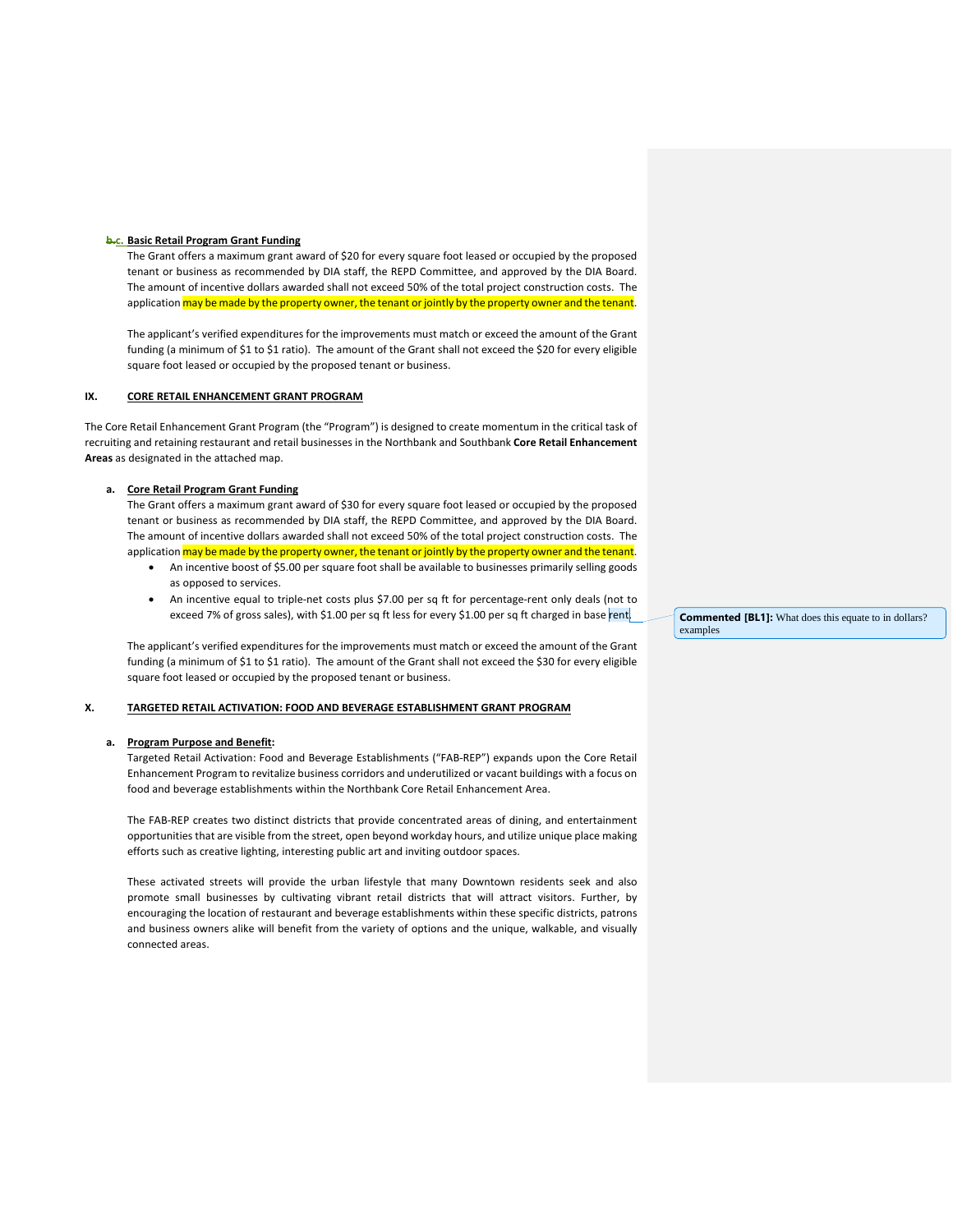Operating as an enhanced incentive to the Core Retail Enhancement Grant Program, the Targeted Retail Activation: Food and Beverage Establishment Grant Program ("FAB-REP"), is designed to incentivize the investment and clustering of food and beverage establishments in two target areas: **The Elbow** and the **Hogan x Laura Districts**. These target areas were chosen based on the following factors:

- 1) Existing building stock within the area which can readily be used and/or converted for the targeted street front uses (first and certain second floors eligible);
- 2) Proximity to public parking garages that are not utilized extensively at night, which provide an opportunity for ample parking for patrons at free or reduced rates as the market develops;
- 3) Existing concentration of restaurants, bars, and entertainment venues;
- 4) Existing sidewalk width or ROW convertible to expanded sidewalk;
- 5) Streets designated within the adopted CRA plan for conversion to two-way creating a slower speed, providing greater visibility of street front establishments, and creating a more pedestrian friendly environment; and
- 6) Impact on two City owned sites proposed for redevelopment- Former Courthouse/City Hall annex adjacent to the Elbow and Riverfront Plaza development parcel at the waterfront of Laura and Hogan.

## **b. The Elbow:**

The Downtown bar and entertainment area already branded as The Elbow, with a focus on the following street frontages, which are described and depicted in the map below:

- Street frontage facing Adams St. from the middle of the block traveling east from Main St. and terminating at the west side of Newnan St.
- Street frontage facing Forsyth St. from the middle of the block traveling east from Main Street on the north side, continuing east from Ocean St. and terminating at the west side of Liberty St., with only the south side of Forsyth St. traveling east from Newnan St. included.
- Street frontage facing Ocean St. traveling south to Forsyth St and terminating at the middle of the block between Bay St. and Independent Dr., with only the east side of Bay Street between Forsyth St. and Bay St. included
- Street frontage facing Bay St. traveling east from Ocean St. and terminating at the west side of Liberty St., with only the north side of Bay St. traveling east from Newnan St. included.

\*\*Frontage on Adams St., Forsyth St., and Bay St. is important as Main and Ocean will remain one-way and will be less walkable, however, connections that activate the frontage between districts could be considered.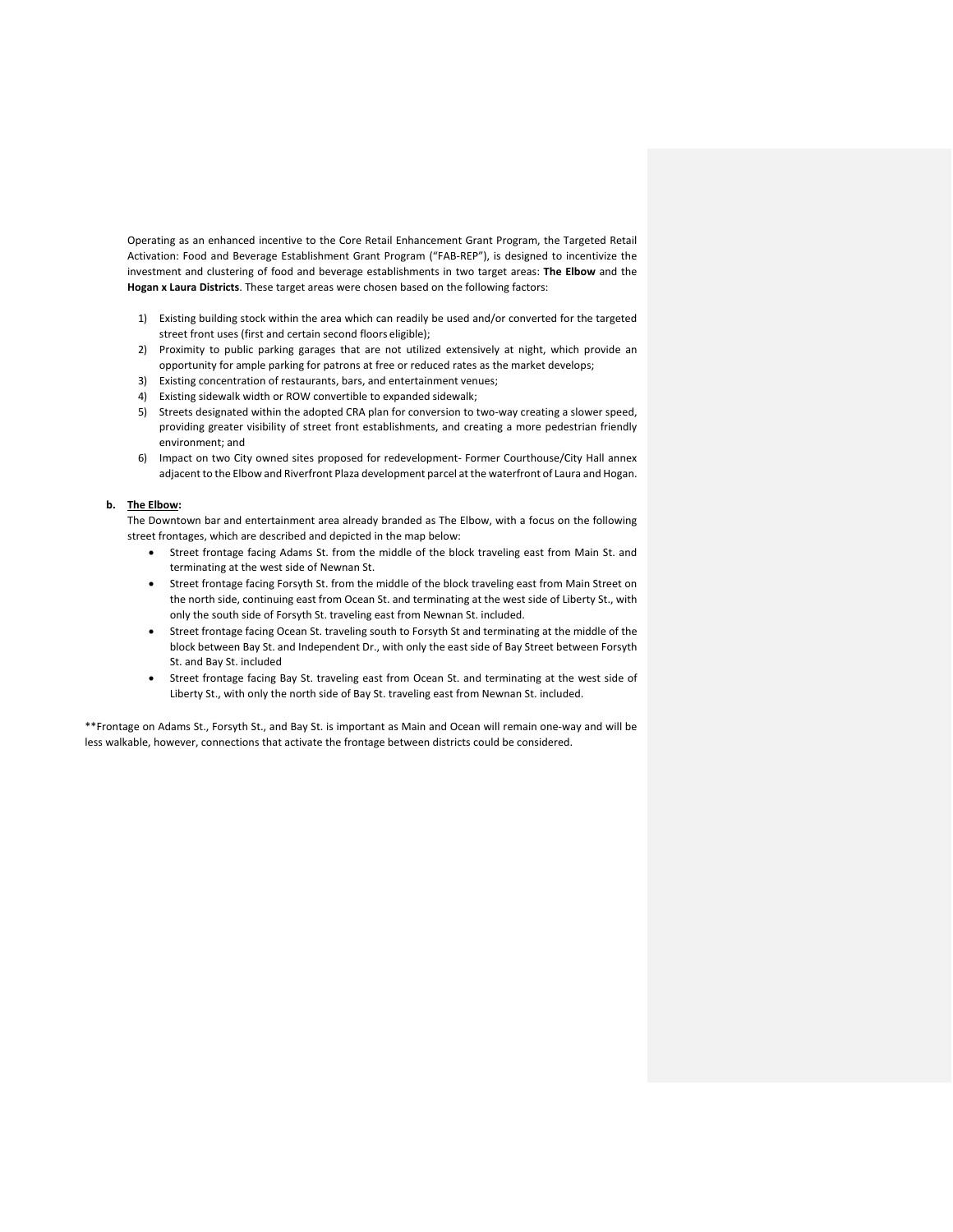

### **c. Hogan x Laura Districts:**

•

•

Already home to several restaurants and bars, with a focus on the following street frontages, which are described and depicted in the map below:

- Street frontage facing **Hogan St.** beginning at Ashley St. on the west side of Hogan St., including both sides of the street at Duval St., and terminating at Water St.
- Street frontage facing **Laura St.** beginning at Duval St., continuing south on Laura St. until Bay St. on both sides of the street, and continuing on the west side of Laura St. and terminating at Independence Dr.
- Street frontage facing **Monroe St.**, **Adams St., and Forsyth St.** beginning at the middle of the block between Julia St. and Hogan Street on both sides of the street, and terminating at the middle of the block between Laura St. and Main St.
- Street frontage facing **Bay St.** beginning at the middle of the block between Julia St. and Hogan Street on both sides of the street, and terminating at Laura St.
- Street frontage facing **Bay St.** beginning at Laura St. and continuing east on the north side of Bay St. and terminating at the middle of the block between Laura St. and Main St.
- 
- **•** Street frontage facing Water St., and Independence Dr. beginning at the middle of the block between Julia St. and Hogan St. continuing east on the north side of Water St., and Independence Dr. and terminating Laura St.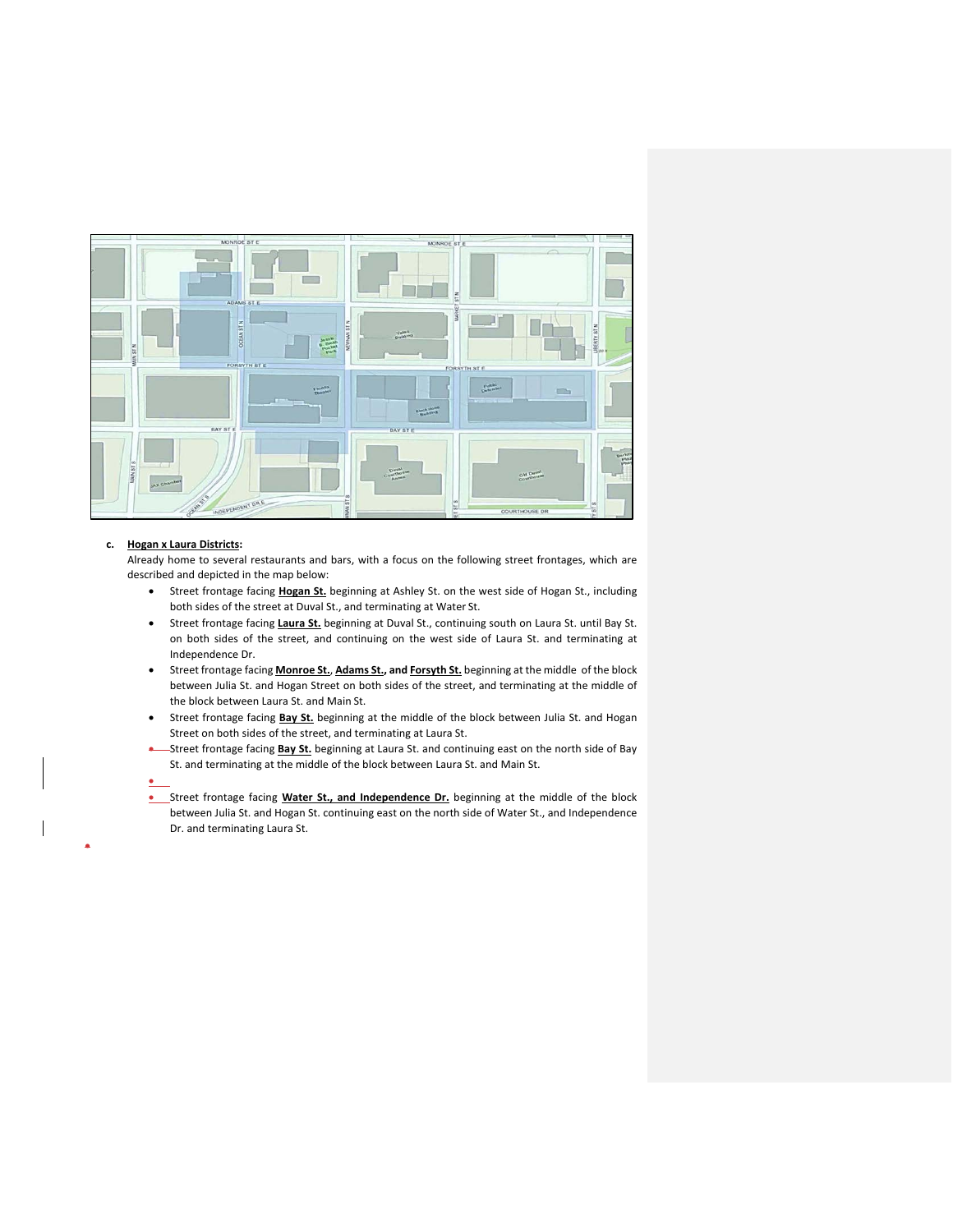

# **d. Qualifying Establishments:**

The Type of establishment will determine the appropriate incentive level.

- 1) Type 1: Generally, full service (i.e. wait staff, table bussers), full menu, full kitchen, non-disposable serve-ware. Must be open a minimum of five days per week for dinner until at least 9 p.m.
- 2) Type 2: Generally, limited service; order at the counter, self-clearing of tables, partial or full kitchen, buffet line, with on-site preparation and consumption of food. Must be open a minimum of five days per week for either breakfast (by 7:00 a.m.) or dinner/evening hours (until at least 9:00 p.m.).
- 3) Type 3: Generally, no kitchen or minimal kitchen, counter service only, limited menu or beverage only. Must be open a minimum of five days per week for either breakfast (by 7:00 a.m.) or dinner/evening hours (until at least 9:00 p.m.).
- 4) The below table provides various classifications of establishments and the most likely type from the descriptions above. The DIA has the discretion to determine the type of establishment if it is not listed here or it is not clearly defined.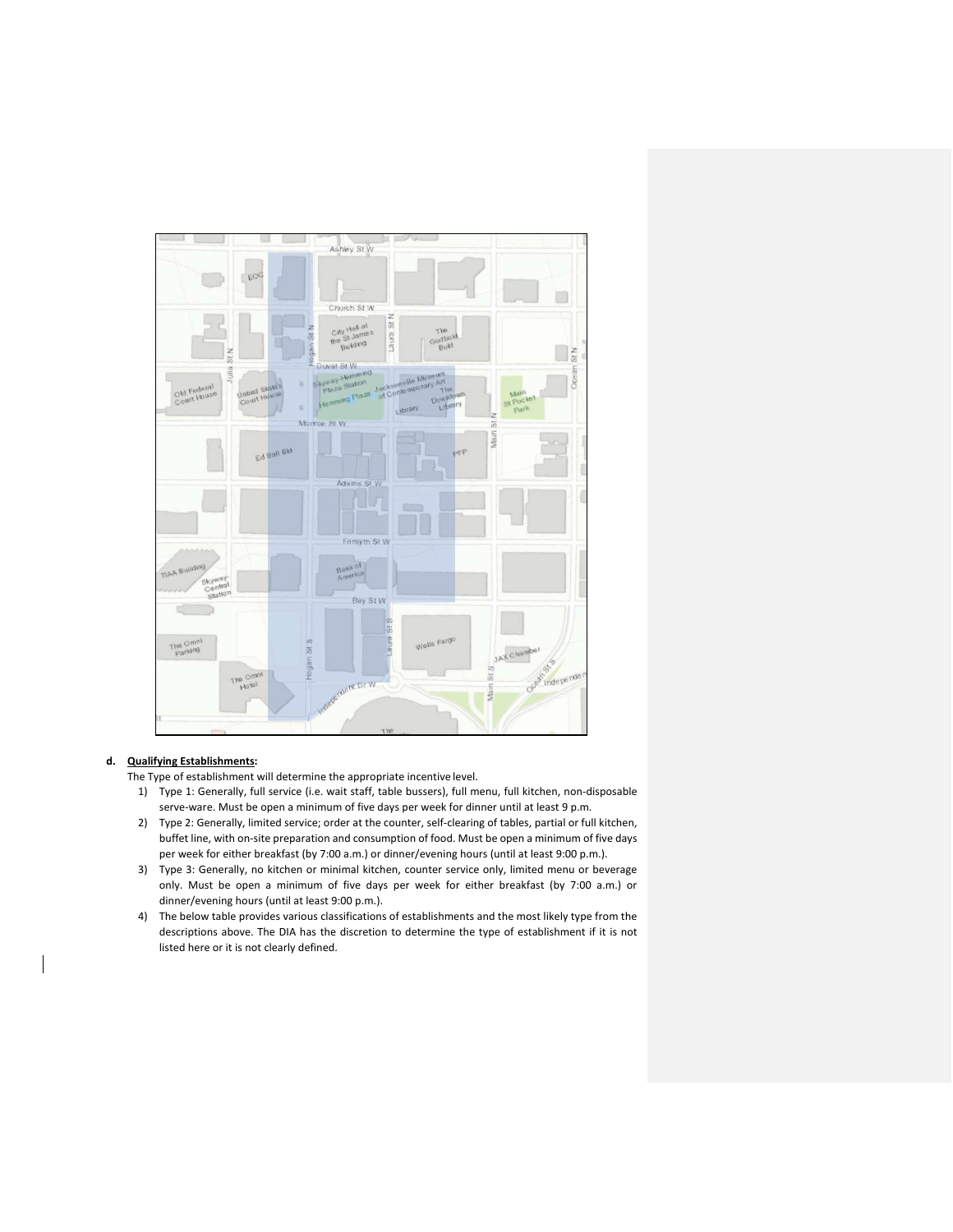| <b>Establishment</b>                                     | Type:          |
|----------------------------------------------------------|----------------|
| <b>Fine Dining Restaurant</b>                            | 1              |
| Contemporary Casual Restaurant                           | 1 or 2         |
| Casual/Family Style Restaurant                           | 1 or 2         |
| <b>Fast Casual Restaurant</b>                            | 2              |
| <b>Fast Food Restaurant</b>                              | $2$ or $3$     |
| Café or Deli Restaurant                                  | 2 or 3         |
| Pizza Parlor                                             | 2 or 3         |
| Multi-vendor Food Hall                                   | $\overline{2}$ |
| Coffee Shop                                              | $\mathcal{P}$  |
| Ice Cream Shop                                           | 3              |
| Pastry Shop/Bakery                                       | $\overline{2}$ |
| Craft Brewery Tap Room                                   | $\mathcal{P}$  |
| <b>Craft Distillery Tasting Room</b>                     | 2              |
| Bar/Lounge                                               | 3              |
| Entertainment Venue, such as music hall or movie theater |                |

#### **e. General Program Requirements:**

ii.

iii.

### **1) Applicants:**

- a) Business Owner and the Property Owner would submit a joint application for a FAB-REP GrantLoan, indicating both the Business Owner and Property Owner's investments towards the eligible improvements.
	- i. The Business Owner and Property Owner must each contribute at least 25% of the cost of eligible improvements or provide a rent concession equal to such amount. Funding received through the Downtown Historic Preservation & Revitalization Trust Fund ("HPTF"), or the related portion paid by the Business Owner or the Property Owner, is not eligible for consideration towards the required contribution to the cost of eligible improvements under FAB-REP.
	- ii. Inclusion of the Business Owner in the Application Process creates alignment between incentive and performance as they are the principal beneficiary of the improvements in the immediate future.
	- iii. Inclusion of the Property Owner in the Application Process creates "buy-in" from the Property Owner as many of the eligible improvements will directly benefit him or her longer than the lease agreement with the Business Owner.
- b) The Business Owner and the Property Owner will execute the same FAB- REP Grant Agreement that will identify specific responsibilities for each.
	- i. The amount of grant funds secured by an agreement that will reflect the total FAB-REP Grant awarded by the DIA, compliance measures, and other terms irrespective of the Property Owner contribution.
	- The DIA reserves the right to determine if a personal guarantee or other form of security is necessary for the note. The decision will be based on the creditworthiness of the Business Owner and/or the Property Owner.
	- e If the Business Owner is also the Property Owner, the DIA may request security in the form of a subordinate mortgage or lien on the property.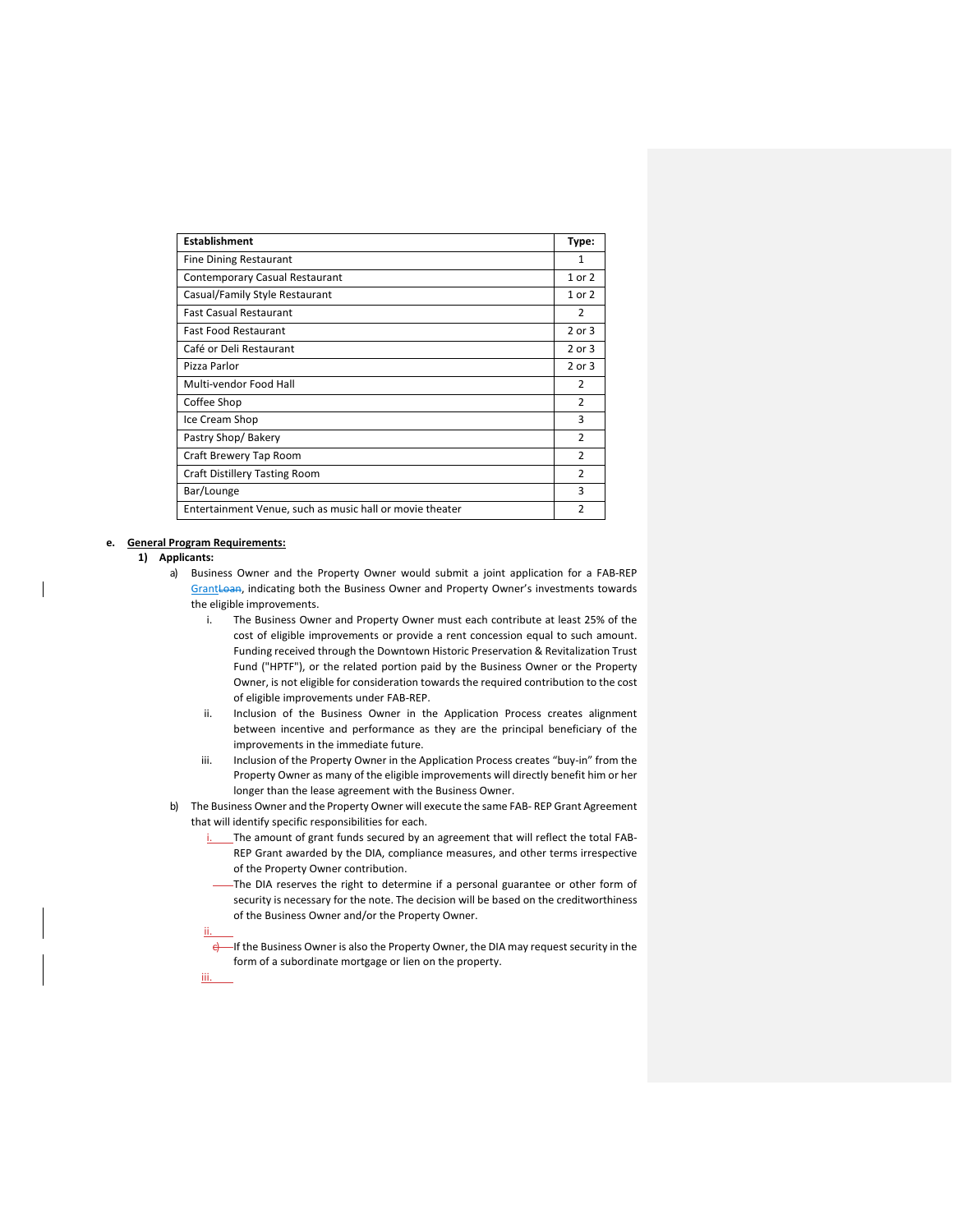i-jv. Property Owner will have a cure period of 180 days should the Business Owner abandon the lease during the compliance period of the Grant.

#### **2) Grant Funding**

#### a) **Improvement Incentive amounts-**

Funding under the FAB-REP program will be determined by the Type of establishment and limited to 50% of eligible costs, as outlined in Section III(e).

| <b>Establishment Type</b> | <b>Price per Square Foot</b> | <b>Cap of Eligible Costs</b> |
|---------------------------|------------------------------|------------------------------|
| Type 1:                   | \$65/Sq. Ft                  | 50% of eligible costs,       |
|                           |                              | not to                       |
|                           |                              | exceed \$400,000             |
| Type 2:                   | \$50/Sq. Ft.                 | 50% of eligible costs,       |
|                           |                              | not to                       |
|                           |                              | exceed \$200,000             |
| Type 3:                   | \$40/ Sq. Ft.                | 50% of eligible costs,       |
|                           |                              | not to                       |
|                           |                              | exceed \$100,000             |

## **i.**b) **Historic Preservation/Adaptive Reuse Boost**

For properties designated as a local landmark (per the Jacksonville Historic Preservation Section of the Planning & Development Department), applicant can receive an additional \$20 per square foot boost to the grant award (still subject to cap). Any changes to the exterior of local landmarks will need to be approved by the Jacksonville Historic Preservation Section or Jacksonville Historic Preservation Commission.

Costs included in an application for funding, or previously approved for funding, through the Downtown Historic Preservation & Revitalization Trust Fund ("HPTF") at any level may not included for consideration in the FAB-REP or for purposes of the boost, whether covered by the HPTF grant or not. Such costs must be separately identifiable in the construction budget presented at the time of application.

For properties designated as a contributing structure to the Downtown Historic District (per the National Park Service) but not a local landmark, the applicant can, subject to DIA approval, receive an additional \$10 per square foot boost to their grant (still subject to cap). While DIA encourages preservation of the historic façade of contributing structures, it is an intent of the FAB-REP to promote ground floor activation. To that end, the replacement of storefront plate glass windows with window opening systems or similar modifications that promote greater street front visibility and access will not disqualify an applicant from receiving the boost.

#### **ii.**<sub>C</sub>) Type of Funding

- 1. Zero-interest, Grant, payable upon completion of the work and receipt by DIA of invoices for goods and services rendered, and proof that recipients paid for such goods and services.
	- a. No interest shall accrue upon the principal of the total loan amount with principal forgiven over a five (5) year period.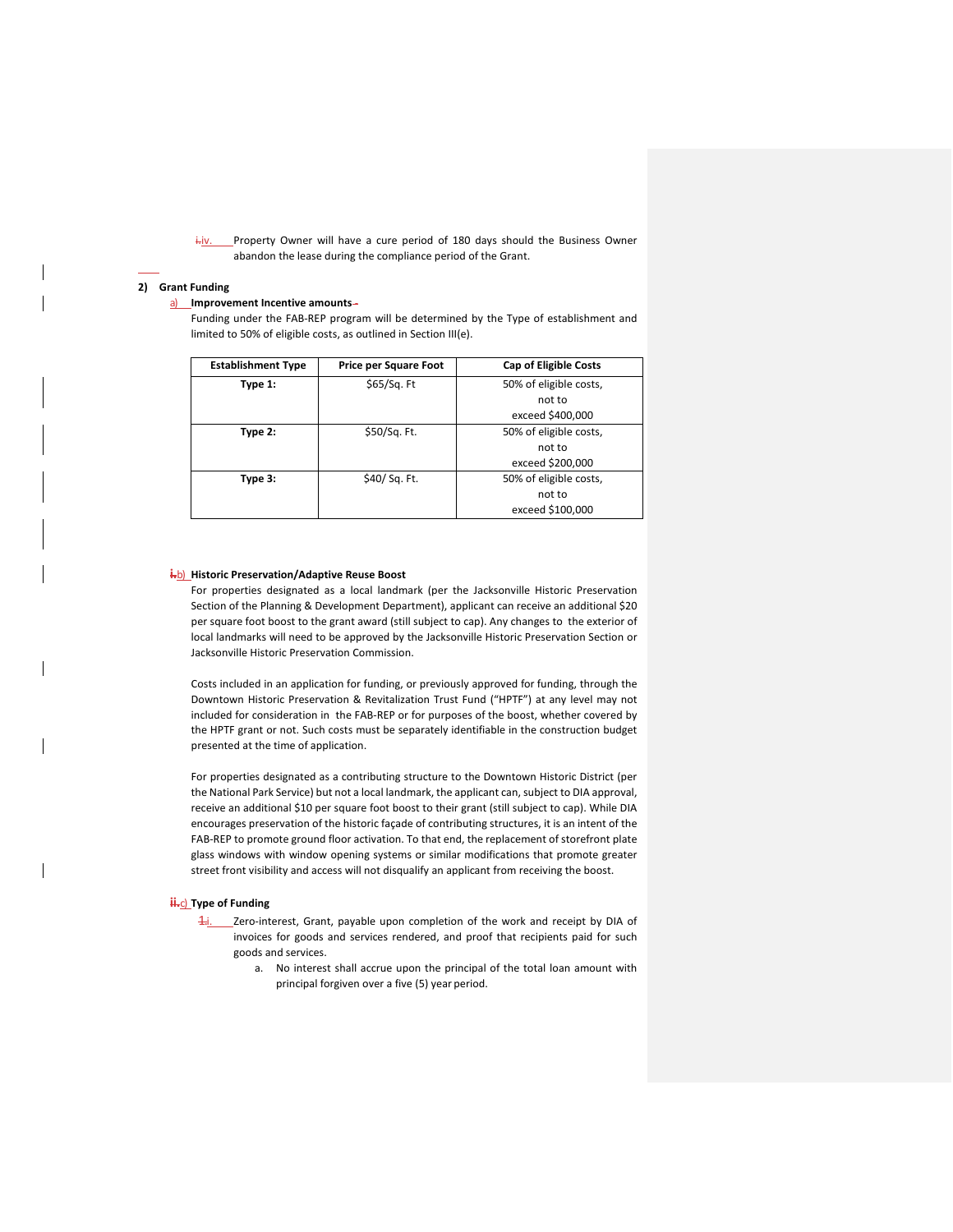- b. Total principal balance will amortize 20% each year of the compliance period.
- c. At end of five years, the loan shall be forgiven in its entirety on the condition the improvements are installed and maintained in reasonably good condition and no City Code violations are incurred during the compliance period.
- d. If it is determined that recipient(s) is in default, interest and full payment of the grant may be demanded.
- DIA may help arrange bridge financing with community lenders, to facilitate funding requirements during the construction or build-out phase of the project. However, it is not the responsibility of DIA to arrange such financing arrangement.

e.

## **a.**d) **Recipient Eligibility:**

- i. **Hours of Operation**: Establishment must be open not less than 5 days per week which must include either breakfast or dinner/evening hours, and specifically including at least one of the following operating periods:
	- 1.a. Breakfast: opening no later than 7:00 am
	- 2.b. Dinner/Evening hours: staying open at least until 9:00 pm, including either Friday or Saturday evening
	- $\frac{3}{2}$ c. DIA will have the authority to modify the required hours of operation in the event market conditions require same.

## ii. **Availability of funding for the specific type**:

- 1.a. In an effort to create a competitive and diverse mix of establishments in the FAB-REP districts, the DIA will target FAB- REP Grants to a specific number of establishments types each year. Annually, grants will be awarded on a first come, first serve basis, subject to available funds, and allocated as follows:
	- **a.**1. Type 1: not more than 5 in total for the year **b.**2. Type 2: not more than 4 in each district

#### **c.**3. Type 3: not more than 3 in each district

- 2.b. The DIA reserves the right to adjust this allocation at any time based on market conditions and grant demand. Further, the DIA will evaluate the applicant's business plan, proximity to other establishments, the contribution made to the diversity in the retail mix of the area proposed, the product offering, and price points, in relation to the existing or approved establishments in the FAB-REP district.
- iii. First floor spaces with access from the street or customers visible from the street are eligible. Situations where the upper floor space is related to the operations on the first floor and adds to the street activation may be considered as supplemental space on a case-by-case basis.
- iv. Second floor only spaces may be eligible if open rooftop, balcony, or deck where service is visible from street level and access from street level is provided via stairs or elevator accessible from the sidewalk.
- v. Supplemental space including outdoor seating areas, meeting space, banquet halls, and similar areas should not be included in the calculation of eligible square feet. DIA may award an incentive for supplemental space at a reduced rate per square foot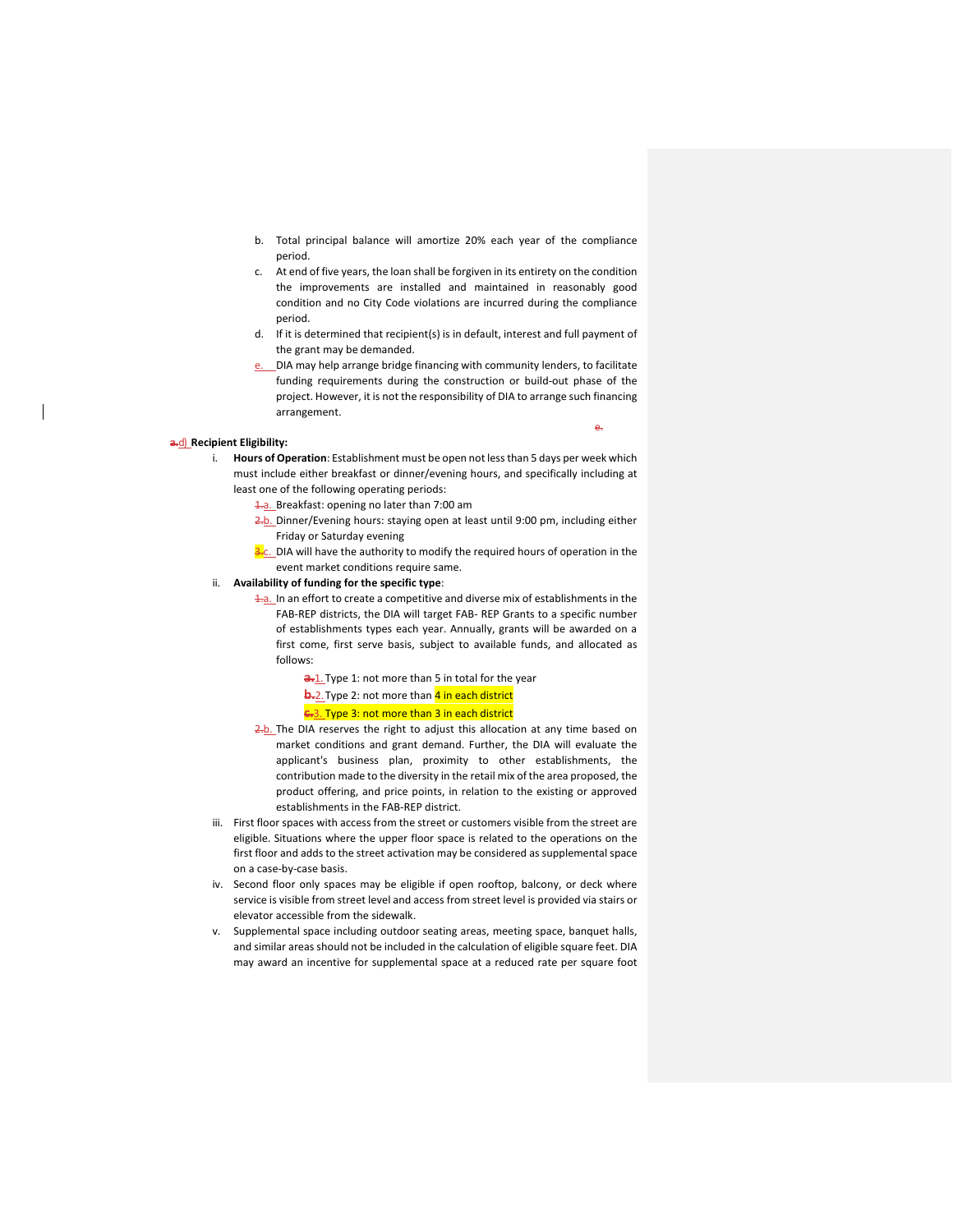depending on the anticipated use and level of finish which must be separately identifiable in the construction budget presented at the time of application.

- vi. Applicant must provide a copy of a fully negotiated lease agreement with at least 3 year term operating during the entirety of the compliance period.
- vii. The scoring rubric found in the existing Retail Enhancement Program will be utilized in scoring applications.
- viii. In the event the recipient is unable to meet the above eligibility requirements, a Retail Enhancement Program Grant should be considered.

## e) **Eligible and Ineligible Improvements:**

#### **b. Eligible Improvements**

To be considered eligible, the improvement must be directly related to the retail food or beverage establishment seeking the grant. Office, distribution, and costs associated with preparation or packaging of food or beverages to be consumed or distributed off-site are considered indirect improvements and not eligible for grant funds. Further, the use of FAB-REP grant funds may not be used for any portion of the cost of improvements submitted as part of an application or already approved for funding through an HPTF Grant. Such costs must be separately identifiable in the construction budget presented at the time of application.

The below list is not exhaustive but is illustrative of those improvements that otherwise would be considered eligible.

- **•** Interior demolition and site preparation
- Code compliance, life safety and ADA
- Electrical, utility, and mechanical improvements (e.g., lighting, HVAC, elevator for establishment use only).
- Doors, windows, flooring, façade improvements (including awnings affixed to the building), and other interior and exterior improvements.
- Cooking, refrigeration, and ventilation systems, but not small appliances (e.g., microwave), fixtures, point-of-sale systems
- Other construction or improvements that would commonly be recognized as permanent or part of the interior or exterior of the tenant space
- 50% reimbursement of infrastructure costs clearly and demonstrably associated with preparation and packaging of food or beverages to be consumed or distributed offsite as a supplemental (not primary) use

## **XI. Ineligible Improvements**

Generally, any non-permanent improvements or improvements that do not directly relate to food or beverage operation, or any improvement made without the necessary permits are not eligible for grant funds.

- Temporary or movable furniture such as tables, chairs
- China, tablecloths, silverware, etc.
- Small kitchen appliances (i.e. microwaves, toasters)
- Enhancements or improvements generally considered out of scale with the business plan included as part of the grant application. By way of example, an ice cream parlor would generally not require a wine cellar.
- Office equipment